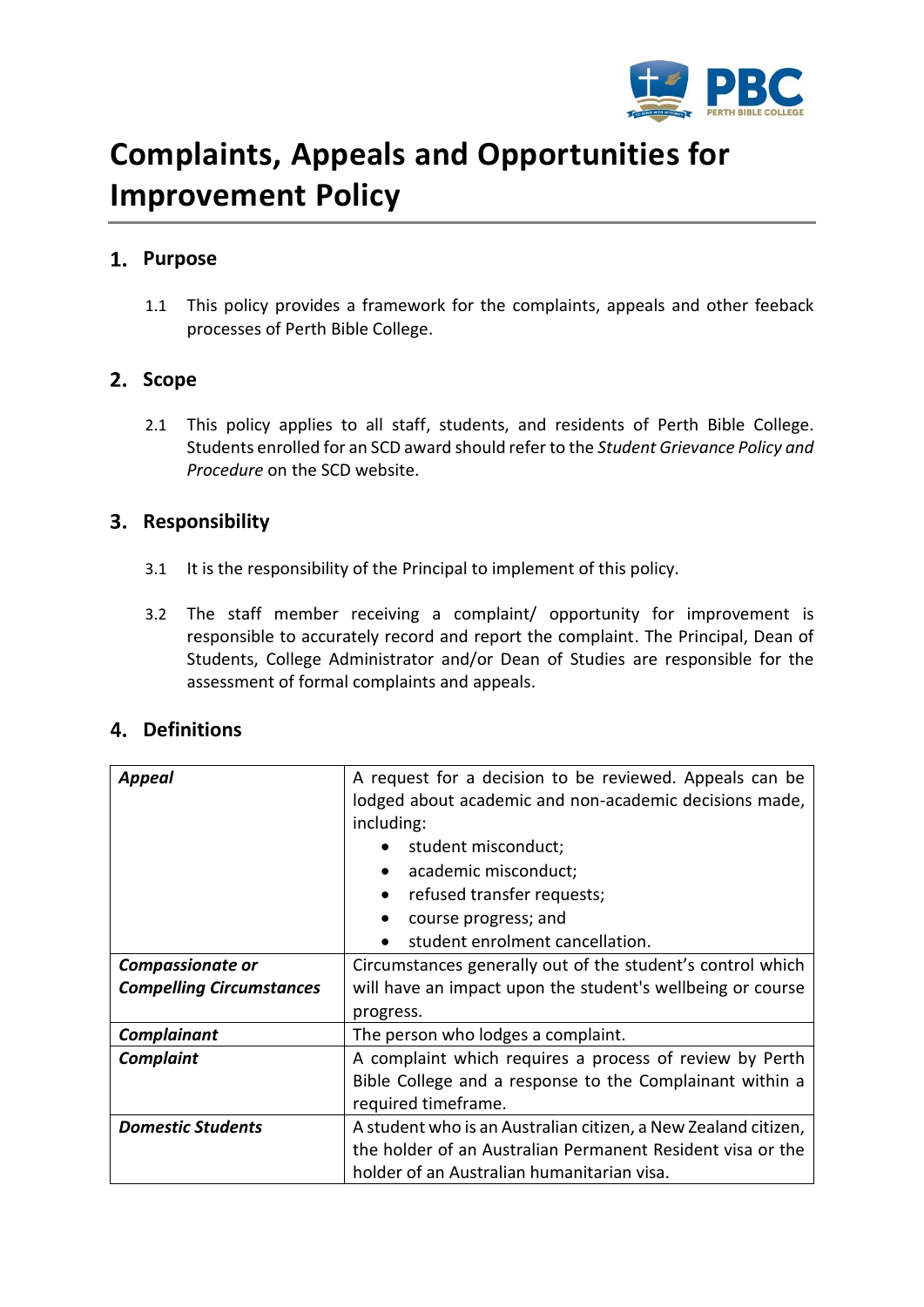| <b>International Student</b> | A student studying in Australia on a student visa issued by |  |  |
|------------------------------|-------------------------------------------------------------|--|--|
|                              | DoHA.                                                       |  |  |
| <b>Intervention Strategy</b> | Action taken by Perth Bible College to assist a student who |  |  |
|                              | is making unsatisfactory progress in their programme.       |  |  |
| <b>Natural Justice</b>       | Natural justice is the right afforded to a person to ensure |  |  |
|                              | they receive adequate notice, a fair hearing, and no bias.  |  |  |
| <b>Opportunity for</b>       | An opportunity for improvement includes all types of        |  |  |
| <b>Improvement</b>           | feedback from Perth Bible College stakeholders. This        |  |  |
|                              | includes minor complaints that are not formal complaints,   |  |  |
|                              | innovative ideas, and other forms of feedback.              |  |  |

## **5. Policy Provisions**

#### **Principles**

- 5.1 Perth Bible College provides a complaints and appeals process that is transparent, fair and equitable and refers students to an independent external body, if necessary.
- 5.2 Perth Bible College's complaints and appeals processes are:
	- 5.2.1 available to all applicants for study, students, residents and staff;
	- 5.2.2 confidential; and
	- 5.2.3 free of cost.
- 5.3 The principles set out in this document do not replace or modify principles or any other responsibilities which may arise under other Higher Education Provider Policies or under statute or any other law. All reports of alleged unlawful conduct, whether reported formally or informally, must be referred to the Principal as soon as practicable.
- 5.4 In alignment with the Quality Assurance Framework, Perth Bible College is dedicated to the continuous improvement of its services. For this reason, the College aims to capture any opportunities for improvement in its *Opportunities for Improvement Register.*
- 5.5 These policies are communicated to all staff through the staff induction process and the College Principal is responsible for the training of all staff in the application of the policy.
- 5.6 Students are notified of the College's complaints and appeals processes through the Student Handbook, at Orientation and through the College's website.
- 5.7 Residents are notified of the College's complaints and appeals processes through the accommodation processes and via the website.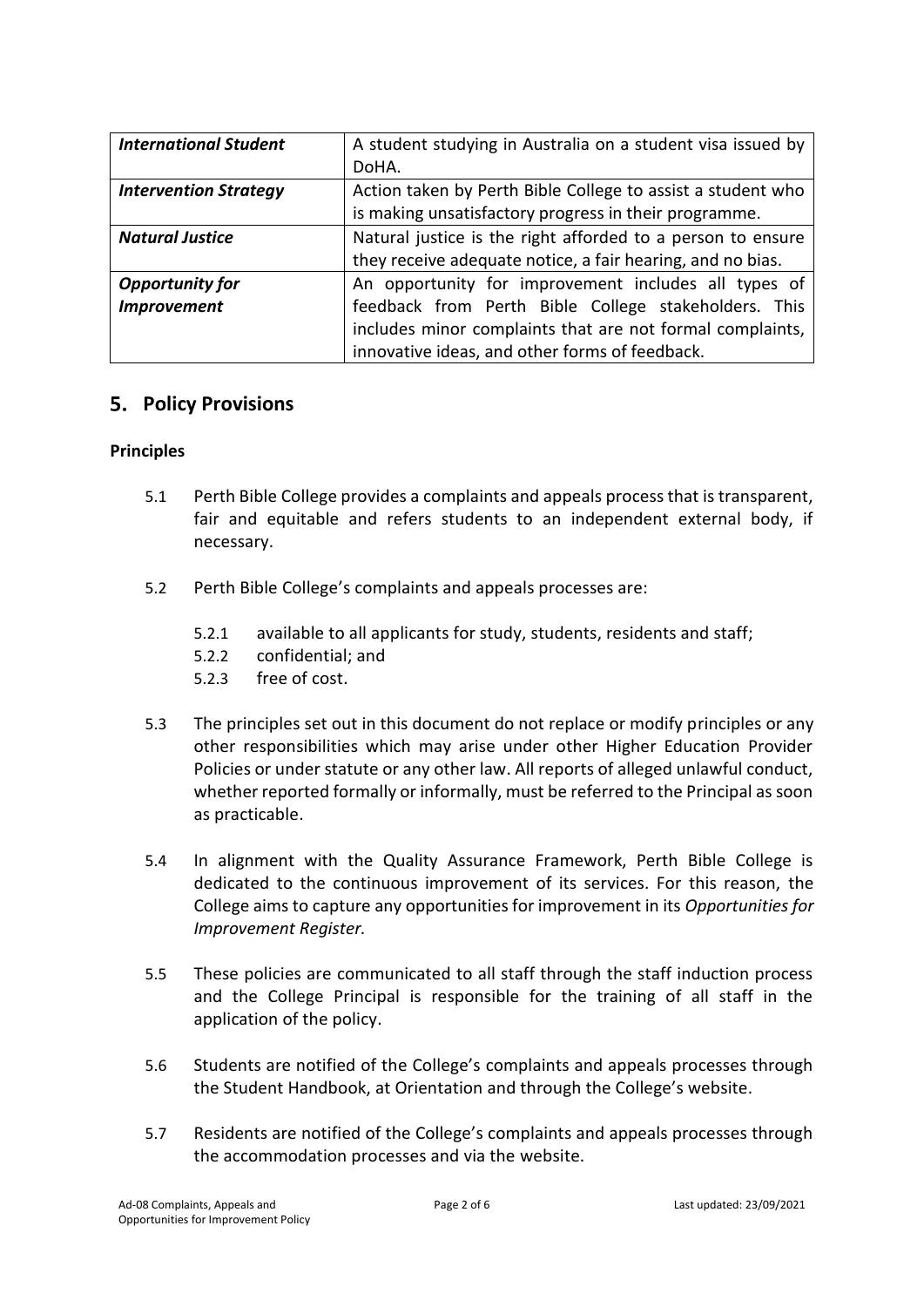- 5.8 Perth Bible College will respond to any complaint or appeal a student makes regarding his or her dealings with the College. This includes any third-party providers that deliver services.
- 5.9 The College provides complaints and appeals handling processes that adhere to the following principles. The College will:
	- 5.9.1 respond to complaints and appeals in writing;
	- 5.9.2 commence the assessment of the complaint or appeal within 10 working days of lodgement and finalise the outcome as soon as possible;
	- 5.9.3 aim to develop a culture where complaints and appeals are viewed as an opportunity for improvement at the College;
	- 5.9.4 provide an environment in which applicants, students, residents and staff may make complaints without fear of discrimination;
	- 5.9.5 ensure that staff are aware of complaints and appeals processes and are trained appropriately to ensure that processes are consistently applied;
	- 5.9.6 require respectful behaviour amongst all parties when handling complaints and appeals;
	- 5.9.7 communicate effectively in a timely manner to keep all parties up to date with the progress of the complaint or appeal;
	- 5.9.8 ensure that the complainant will not be victimised or discriminated against at any time;
	- 5.9.9 take measures to hold information in the utmost confidence;
	- 5.9.10 apply the principles of natural justice;
	- 5.9.11 aim to resolve complaints and appeals to the satisfaction of all parties; and
	- 5.9.12 where more than 20 working days are required to finalise the complaint, the complainant receives formal notification in writing detailing the reason why additional time is required within the 20 working-day time period.
- 5.10 If a student, resident or staff member lodges a formal complaint or appeal, once an outcome has been reached, Perth Bible College will advise the complainant within 10 working days of their right to access an external complaints or appeals process. Perth Bible College will provide the contact details of the appropriate external body within the notification sent to the complainant.
- 5.11 If a student, resident or staff member lodges a complaint or appeal and it is in favour of the complainant, Perth Bible College will immediately implement the decision or recommendation and take the relevant preventive or corrective action. Perth Bible College will also advise the complainant of that action within the notification of the complaints or appeals outcome sent.
- 5.12 The process for handling complaints and appeals is separated into two streams: academic and non-academic.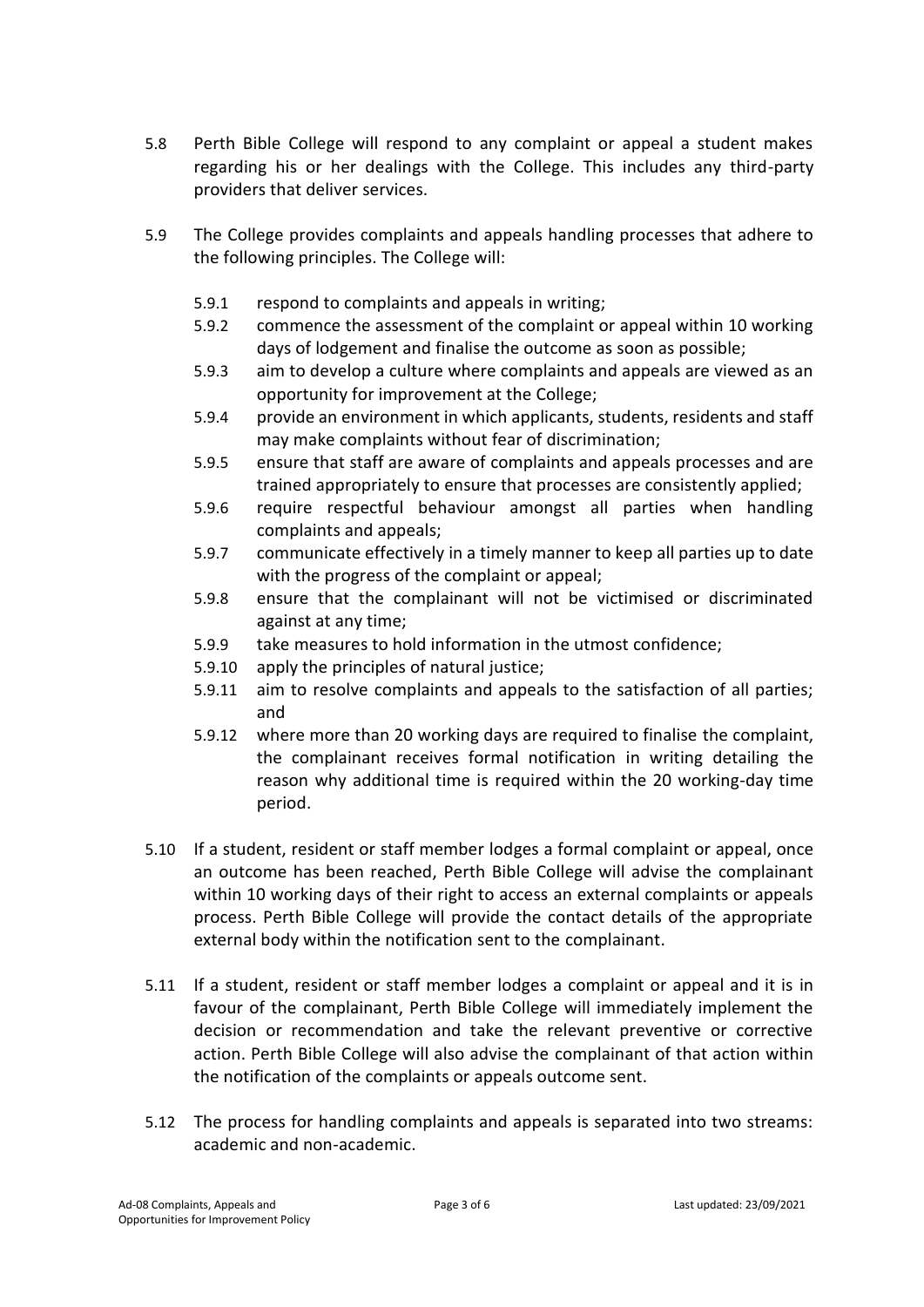- 5.13 The complainant has the right to be represented by a third-party representative (such as a family member, friend, counsellor or other professional support person, other than a legal representative) if they require a support person. This is applicable for all types of complaints and appeals and at all stages during the process.
- 5.14 The College will maintain a register of all complaints and appeals.

#### **Grounds for a complaint or appeal**

- 5.15 Complaints or appeals may be lodged against decisions made under Perth Bible College policies or procedures.
- 5.16 Complaints may be lodged due to, but not limited to, the following:
	- 5.16.1 a Perth Bible College third-party provider or staff member's actions;
	- 5.16.2 another student's behaviour;
	- 5.16.3 bullying;
	- 5.16.4 discrimination;
	- 5.16.5 harassment;
	- 5.16.6 privacy; and
	- 5.16.7 conduct that has an unreasonable negative impact on the complainant.
- 5.17 Appeals may be lodged by a complainant due to a decision made by Perth Bible College including, but not limited to, the following:
	- 5.17.1 an assessment outcome or result;
	- 5.17.2 a complaint outcome;
	- 5.17.3 admission;
	- 5.17.4 enrolment;
	- 5.17.5 unsatisfactory course progress;
	- 5.17.6 transfer request;
	- 5.17.7 withdrawal;
	- 5.17.8 credit;
	- 5.17.9 exclusion;
	- 5.17.10 disciplinary matters (including misconduct, cheating, unfair advantage and plagiarism);
	- 5.17.11 special consideration;
	- 5.17.12 fees and charges; or
	- 5.17.13 refunds.

#### **External Avenues for Complaints and Appeals**

5.18 All applicants, students, residents and staff have the right to lodge an external appeal within 10 working days from the written notification sent by the College of the internal complaint or appeal finding. External avenues are only available to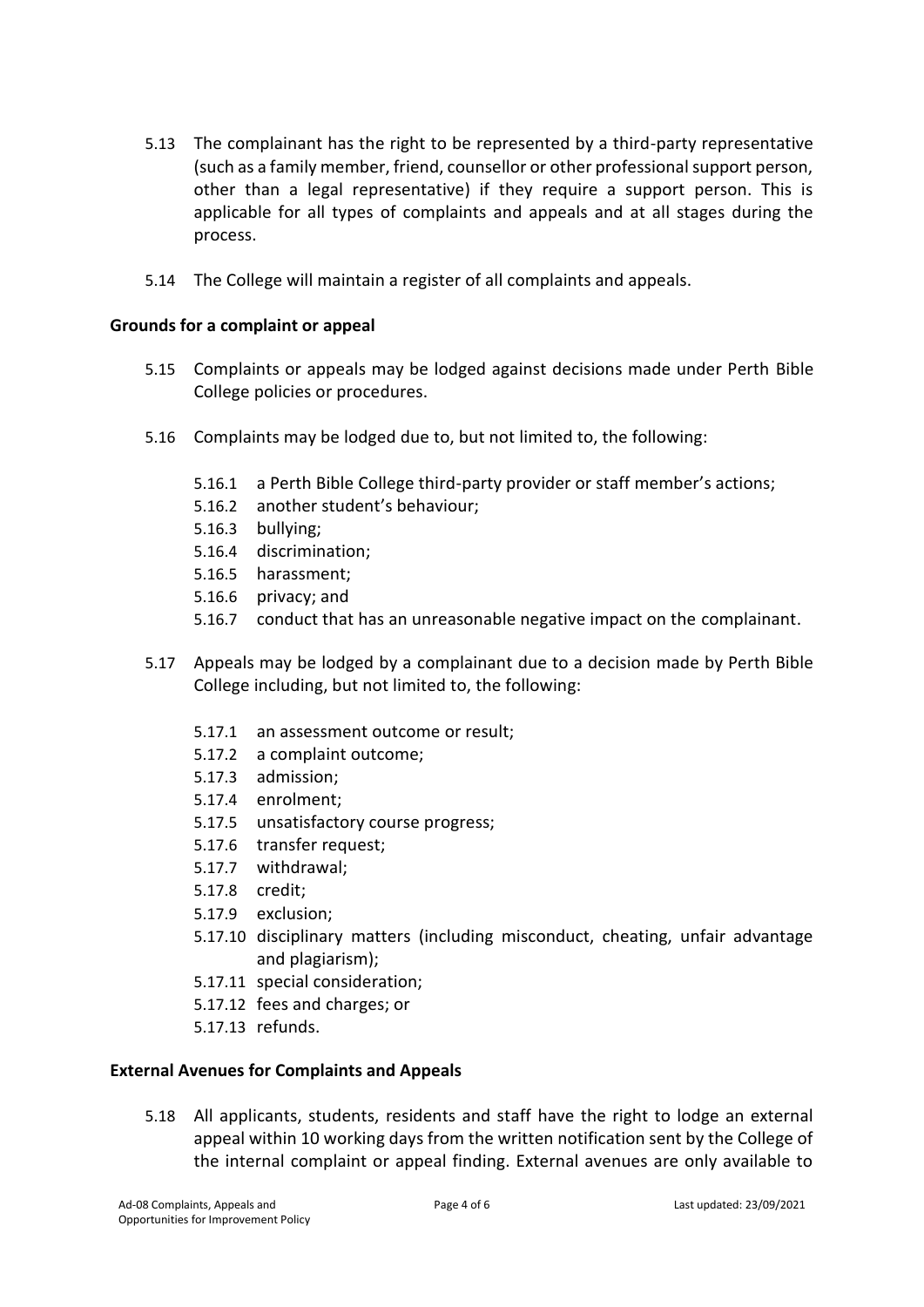complainants who have submitted an internal complaint or appeal with Perth Bible College in the first instance.

- 5.19 External avenues include:
	- 5.19.1 Ombudsman WA;
	- 5.19.2 Independent Higher Education Australia (IHEA); and
	- 5.19.3 Overseas Student Ombudsman (for international students only).

#### **Record Keeping**

5.20 Records of all complaints and appeals will be kept and be accessible to all interested parties for a period of five years, with a minimum period of two years after a student, resident or staff member leaves the College.

## **Policy Information**

| Date first approved:                             | Date of effect: | Date last amended:                              | Date of next review: |  |
|--------------------------------------------------|-----------------|-------------------------------------------------|----------------------|--|
| 18/10/2010                                       | 18/10/2010      | 23/09/2021                                      | 23/09/2021           |  |
| <b>Approved by</b>                               |                 | Principal                                       |                      |  |
| <b>Authorised Officer</b>                        |                 | Dean of Students                                |                      |  |
| Supporting documents, procedures & forms of      |                 | <b>Student Complaints and Appeals Procedure</b> |                      |  |
| this policy                                      |                 | Sexual Assault and Sexual Harassment Policy     |                      |  |
|                                                  |                 | Sexual Assault and Sexual Harassment            |                      |  |
|                                                  |                 | Procedure                                       |                      |  |
|                                                  |                 | Critical Incident Management Policy             |                      |  |
|                                                  |                 | Critical Incident Management Procedure          |                      |  |
|                                                  |                 | Critical Incident and Emergency Management      |                      |  |
|                                                  |                 | Plan                                            |                      |  |
| <b>Related Legislation and Codes of Practice</b> |                 | Higher Education Standards Framework 2015,      |                      |  |
|                                                  |                 | Part A: Standard 2.4                            |                      |  |
|                                                  |                 | <b>Tertiary Education Quality and Standards</b> |                      |  |
|                                                  |                 | Agency (TEQSA) Act 2011                         |                      |  |
|                                                  |                 | National Code 2018, Standard 10                 |                      |  |
| <b>Audience</b>                                  |                 | Public                                          |                      |  |

## **Version History**

| <b>Review Table</b> |                                                                                                    |                                                                                      |                           |  |
|---------------------|----------------------------------------------------------------------------------------------------|--------------------------------------------------------------------------------------|---------------------------|--|
| <b>Date</b>         | <b>Review Type</b><br>Scheduled<br>$\bullet$<br>Policy amendment<br>$\bullet$<br>Admin update<br>٠ | <b>Summary of Changes</b>                                                            | Review person/group       |  |
| 18/10/10            | Initial Issue                                                                                      |                                                                                      | Adam Niven<br>David Smith |  |
| 27/10/10            | <b>Policy Amendment</b>                                                                            | Policy reworked to<br>operate as stand-alone<br>as part of CRICOS re-<br>accrediting | Adam Niven<br>David Smith |  |